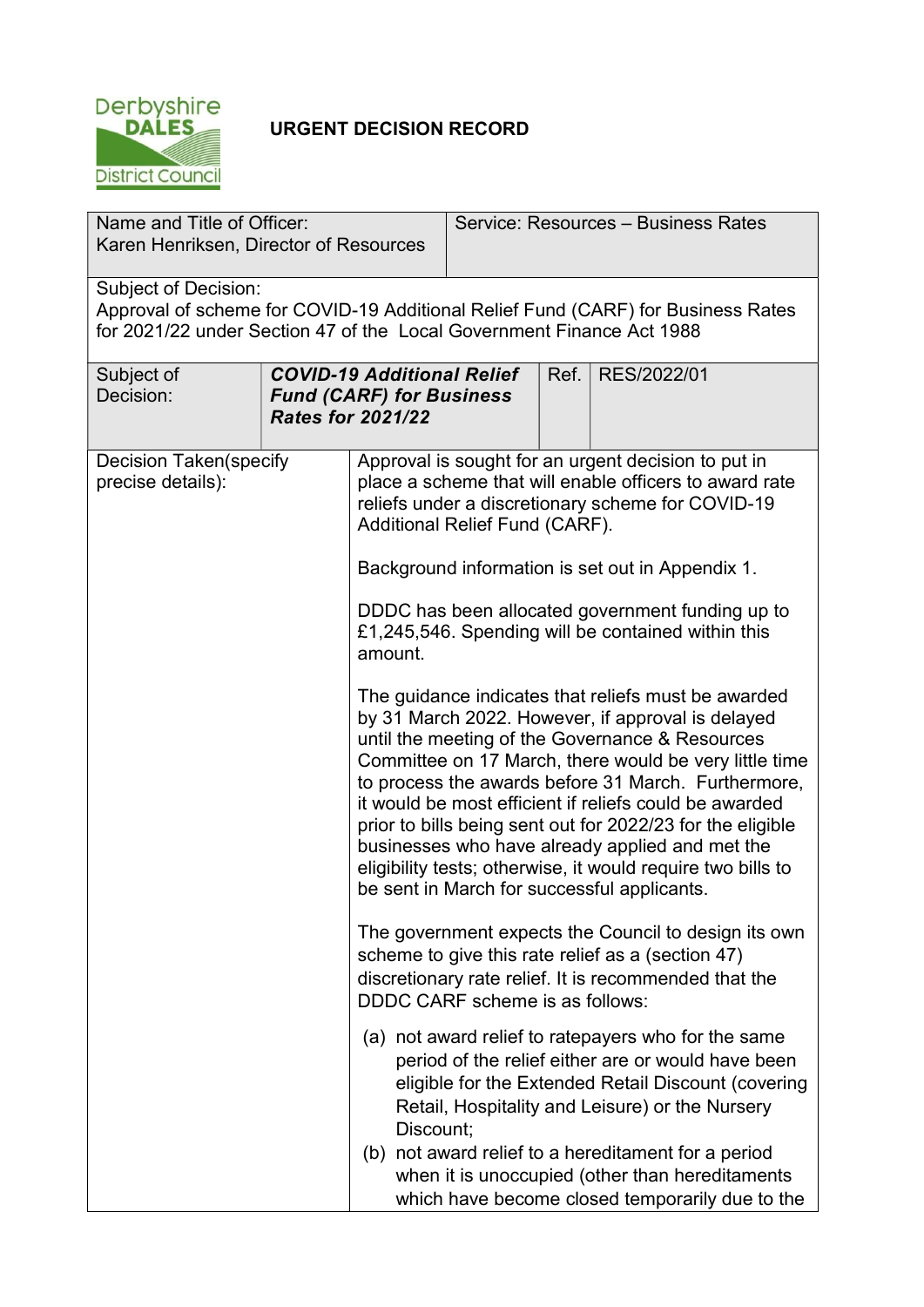|                                                                                                                                                                                                        | government's advice on COVID-19, which should<br>be treated as occupied for the purposes of this<br>relief); and<br>(c) direct relief towards ratepayers who have stated<br>that they have been adversely affected by the<br>pandemic and have been unable to adequately<br>adapt to that impact;<br>(d) not grant the discount to DDDC or other<br>precepting authorities;<br>(e) where the requirements of (a) to (d) are met, the<br>amount of the discount awarded will be 75% of<br>the net rates payable (i.e. after other reliefs the<br>business was entitled to have been deducted<br>from their bills). |                                |                                                                    |                                                                             |
|--------------------------------------------------------------------------------------------------------------------------------------------------------------------------------------------------------|-------------------------------------------------------------------------------------------------------------------------------------------------------------------------------------------------------------------------------------------------------------------------------------------------------------------------------------------------------------------------------------------------------------------------------------------------------------------------------------------------------------------------------------------------------------------------------------------------------------------|--------------------------------|--------------------------------------------------------------------|-----------------------------------------------------------------------------|
| Consultation<br>Identify nature of any consultation<br>undertaken or required as part of<br>this decision and attach responses.                                                                        | Advice was sought from the Council's Monitoring<br>Officer, who agreed that this meets the criteria to be<br>an urgent decision.                                                                                                                                                                                                                                                                                                                                                                                                                                                                                  |                                |                                                                    |                                                                             |
| <b>Budget implications.</b><br>State value of decision and<br>budget used.                                                                                                                             | Value: Up to £1,245,546                                                                                                                                                                                                                                                                                                                                                                                                                                                                                                                                                                                           |                                | <b>Budget Head:</b><br><b>Discretionary Rate</b><br><b>Reliefs</b> |                                                                             |
| Decision to be taken without<br>budgetary provision will need<br>the consent of the Service<br>Director and the Director of<br><b>Resources</b>                                                        | <b>Within</b><br>budgetary<br>provision?<br>$Yes - will$<br>be funded<br>by a<br>government<br>grant                                                                                                                                                                                                                                                                                                                                                                                                                                                                                                              | If no. Identify<br>budget head |                                                                    | Approved by:<br>(Initials.)<br><b>KH</b><br>Director of<br><b>Resources</b> |
| Reasons for the Decision<br>(specify all reasons for taking<br>the decision including where<br>necessary reference to<br>Council policy, Contract<br><b>Standing Orders, Financial</b><br>Regulations) | To ensure that the Council has a discretionary rate<br>relief scheme in place to help businesses that haven't<br>already received covid rate reliefs in 2021/22.                                                                                                                                                                                                                                                                                                                                                                                                                                                  |                                |                                                                    |                                                                             |
| <b>Alternative Options</b><br>Considered (if appropriate)                                                                                                                                              | To have a scheme that gives full rate relief. It is<br>difficult to see how we could justify awarding<br>more than 75% discount to these cases (as it is<br>aimed at businesses that didn't qualify for the<br>retail discount <i>i.e.</i> intended as a kind of<br>alternative way of getting the discount given to<br>retail premises that didn't qualify under other<br>covid schemes).<br>Not to establish a scheme. This would not pass<br>on government funding to businesses in the                                                                                                                        |                                |                                                                    |                                                                             |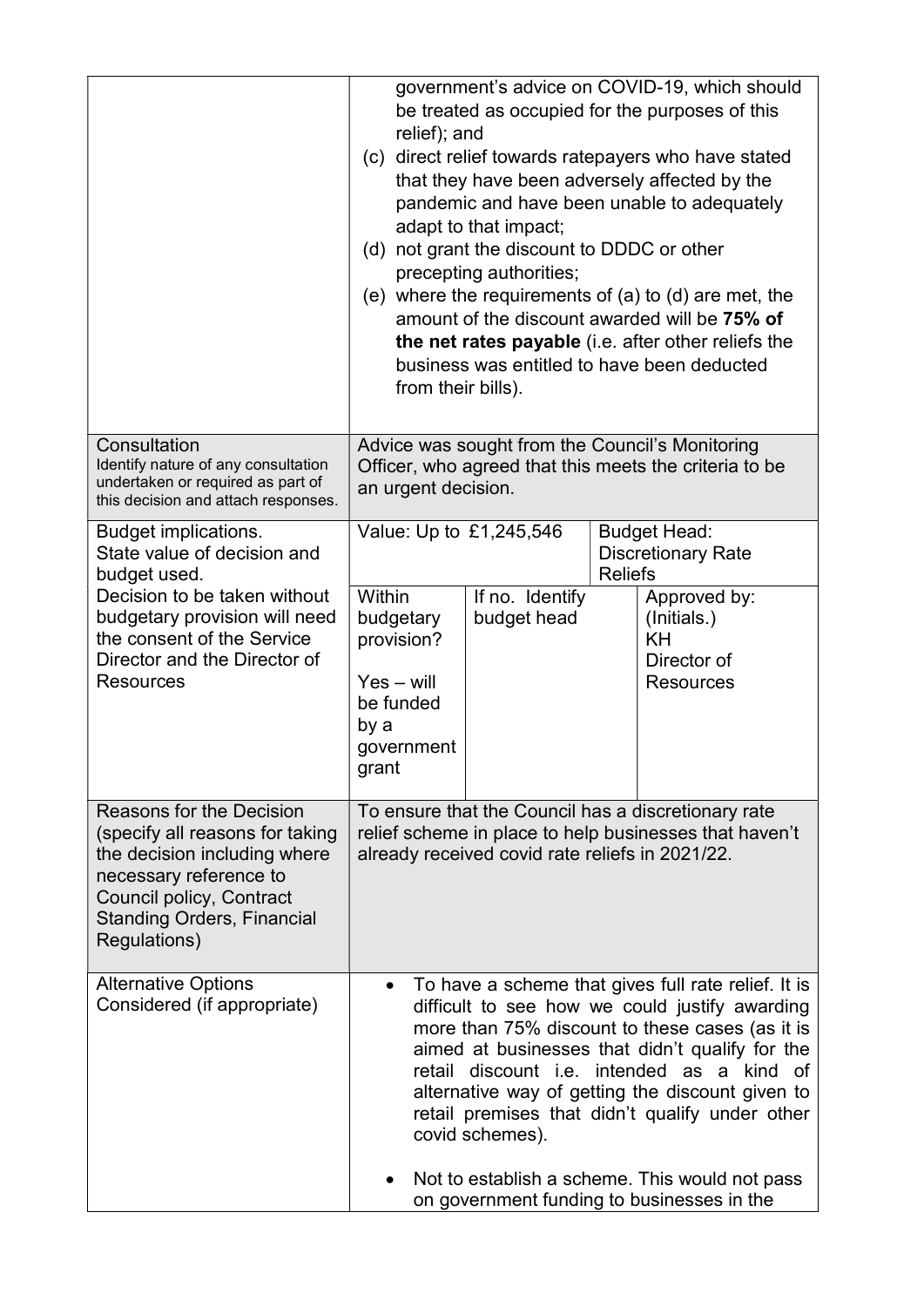|                                                                                                                   |                                                                                                                                                                                                                                                       | damage for the Council. | district that haven't already received covid rate<br>reliefs in 2021/22, which would be contra to the<br>Council's policies to support local businesses<br>and there would be a risk of reputational |  |  |  |
|-------------------------------------------------------------------------------------------------------------------|-------------------------------------------------------------------------------------------------------------------------------------------------------------------------------------------------------------------------------------------------------|-------------------------|------------------------------------------------------------------------------------------------------------------------------------------------------------------------------------------------------|--|--|--|
| List all background/reports/information considered and attached (Legal, Personnel,<br>Financial Implications etc) |                                                                                                                                                                                                                                                       |                         |                                                                                                                                                                                                      |  |  |  |
|                                                                                                                   |                                                                                                                                                                                                                                                       |                         |                                                                                                                                                                                                      |  |  |  |
| https://www.gov.uk/government/publications/covid-19-additional-relief-fund-carflocal-                             |                                                                                                                                                                                                                                                       |                         |                                                                                                                                                                                                      |  |  |  |
|                                                                                                                   | authority-guidance                                                                                                                                                                                                                                    |                         |                                                                                                                                                                                                      |  |  |  |
|                                                                                                                   |                                                                                                                                                                                                                                                       |                         |                                                                                                                                                                                                      |  |  |  |
| Decision:                                                                                                         | Approval given for COVID-19 Additional Relief Fund (CARF) for Business<br>Rates for 2021/22 as set out above.                                                                                                                                         |                         |                                                                                                                                                                                                      |  |  |  |
|                                                                                                                   | Cllr Donnelly approved the proposal by email on 28/02/22 stating: "I am<br>pleased to see that the government have recognised the short fall in this<br>business sector, and as chair of governance and resources, I am very<br>happy to support it". |                         |                                                                                                                                                                                                      |  |  |  |
| Signature of Officer and Date:<br>K Henriksen<br>28 February 2022                                                 |                                                                                                                                                                                                                                                       |                         |                                                                                                                                                                                                      |  |  |  |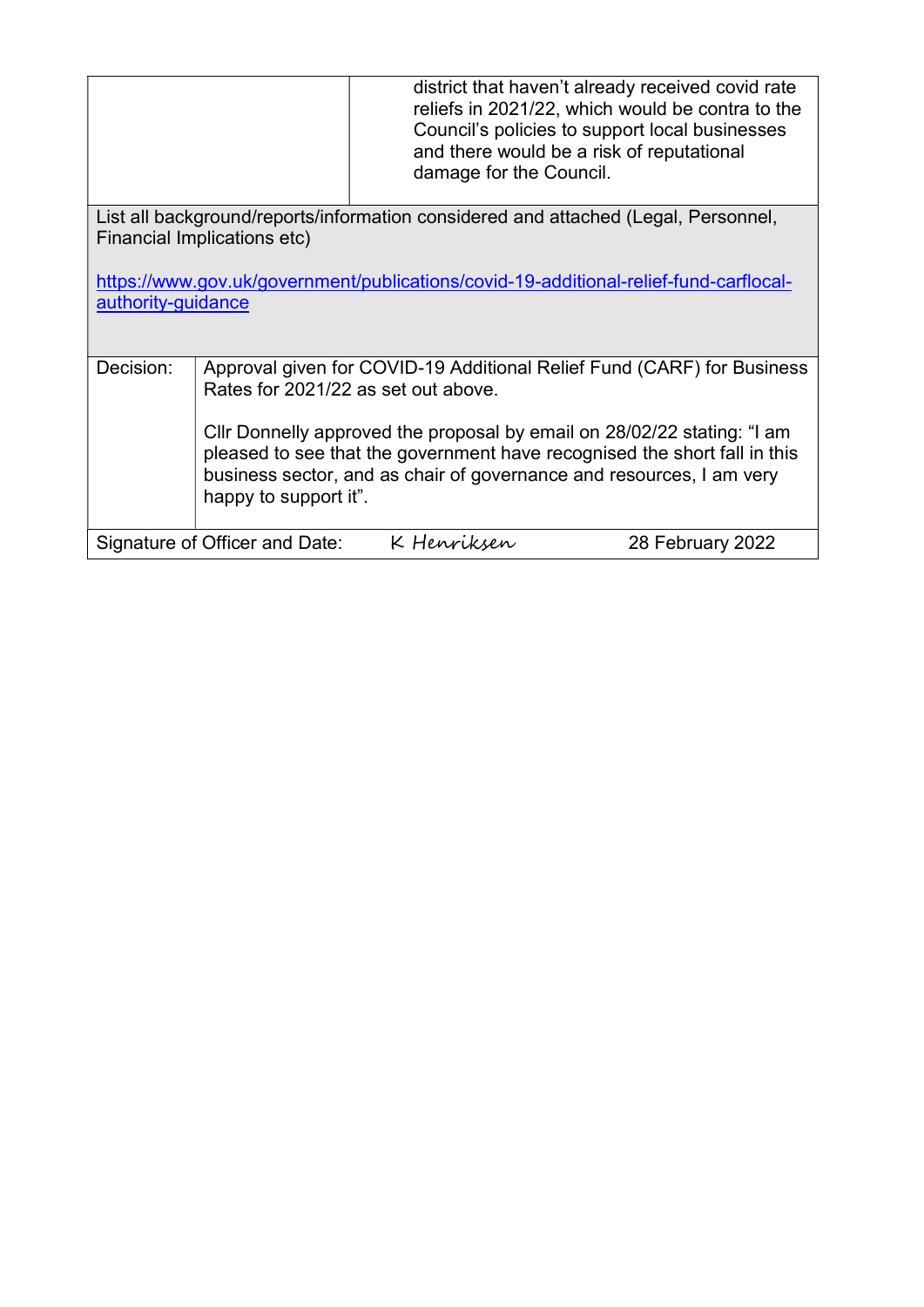## APPENDIX 1:

## COVID-19 Additional Relief Fund (CARF) for Business Rates

On 15 December the government published details about a new business rate relief for Covid-19 that will apply for 2021/22. It appears that the intention of this new rate relief is to help businesses that haven't already received covid rate reliefs.

Guidance on this support package, the COVID-19 Additional Relief Fund (CARF) can be found at: https://www.gov.uk/government/publications/covid-19-additional-relief-fundcarflocal-authority-guidance

The key elements of the CARF are:

- Authorities are expected to design their own schemes to give this as a (section 47) discretionary rate relief.
- DDDC has been allocated £1,245,546. Any reliefs awarded over this amount cannot be reclaimed from government.
- Reliefs must be awarded before 31 March 2022.
- In developing and implementing their schemes local authorities must:
	- (f) not award relief to ratepayers who for the same period of the relief either are or would have been eligible for the Extended Retail Discount (covering Retail, Hospitality and Leisure) or the Nursery Discount;
	- (g) not award relief to a hereditament for a period when it is unoccupied (other than hereditaments which have become closed temporarily due to the government's advice on COVID-19, which should be treated as occupied for the purposes of this relief); and
	- (h) direct their support towards ratepayers who have been adversely affected by the pandemic and have been unable to adequately adapt to that impact;
	- (i) not grant the discount to themselves or certain precepting authorities (e.g. a parish or county council).

To fulfil (c) above, it was considered that an application process would be required. Therefore it has been necessary to work with colleagues from the business rates and digital transformation teams to quickly design an application form. The application form went live on the Council's website on Monday 21 January. The deadline for applications was initially 13 February. However, due to the number of applications being lower than expected, the deadline was extended to 27 March 2022. Businesses are asked to explain how they have been impacted by covid.

The new relief has been published widely, including on the Council's website, business newsletter, through chambers of commerce, Federation of Small Businesses etc.

Once all applications have been received, staff from the business rates team will check eligibility and that the required information has been submitted. The application information will then be analysed and modelled in order to arrive at a local relief scheme that: